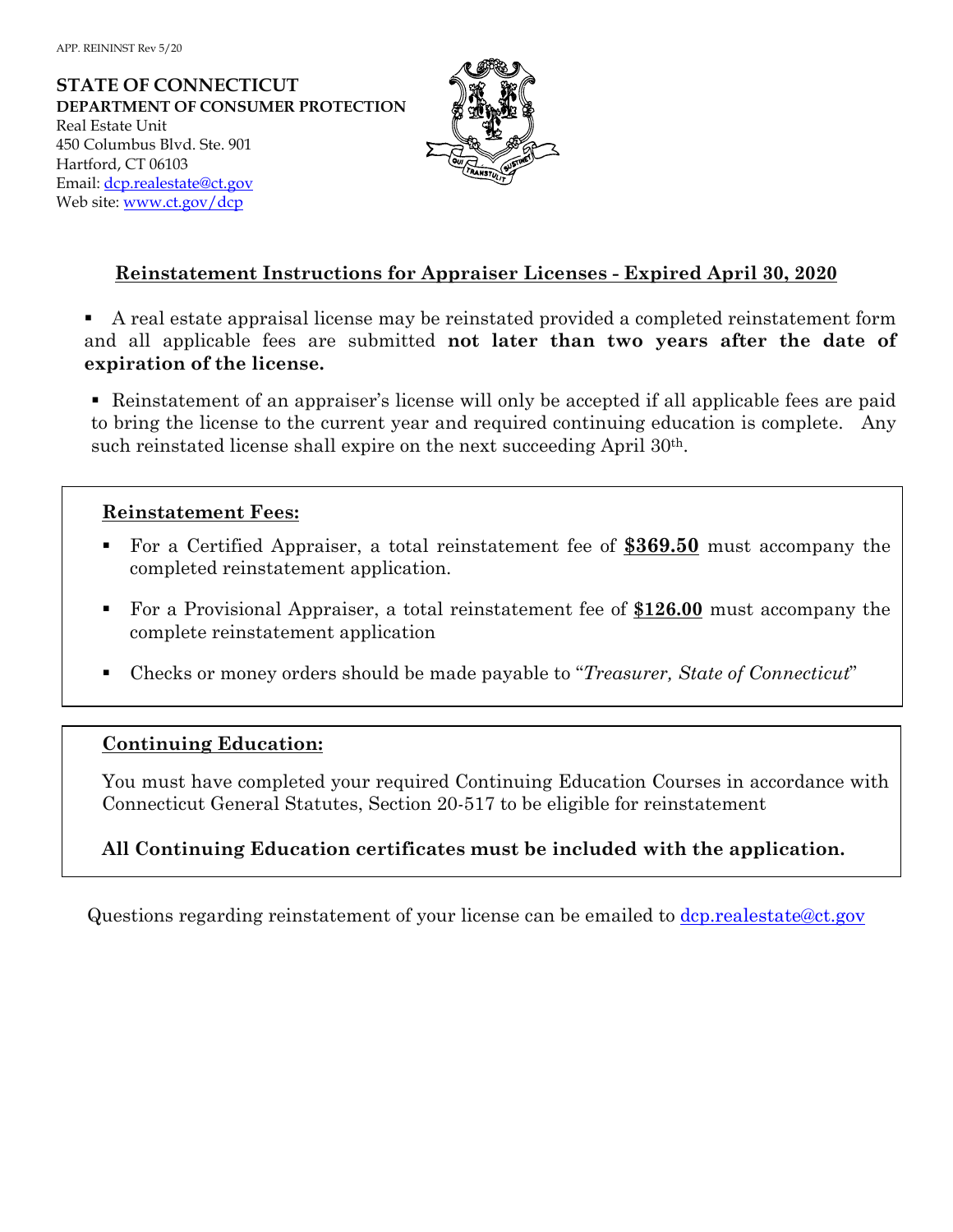**STATE OF CONNECTICUT DEPARTMENT OF CONSUMER PROTECTION**  450 Columbus Blvd., Ste. 801 Hartford, CT 06103 Email: dcp.realestate@ct.gov Website: www.ct.gov/dcp





# **Real Estate Appraiser Reinstatement Form**

### **Applicant Information**

| <b>First Name</b>                                                                                                                                                             |               | Middle Initial       | Last Name |              |                                   |  |  |
|-------------------------------------------------------------------------------------------------------------------------------------------------------------------------------|---------------|----------------------|-----------|--------------|-----------------------------------|--|--|
|                                                                                                                                                                               |               |                      |           |              |                                   |  |  |
| <b>Street Address</b>                                                                                                                                                         |               | City                 |           | <b>State</b> | Zip Code                          |  |  |
|                                                                                                                                                                               |               |                      |           |              |                                   |  |  |
| Telephone Number                                                                                                                                                              | Date of Birth | <b>Email Address</b> |           |              |                                   |  |  |
|                                                                                                                                                                               |               |                      |           |              |                                   |  |  |
| Real Estate Appraisal License Number                                                                                                                                          |               |                      |           |              | <b>Expiration Date of License</b> |  |  |
|                                                                                                                                                                               |               |                      |           |              |                                   |  |  |
| $\vert$ Yes<br>Have you been convicted of a felony crime since your last renewal?<br>$ N_{0} $<br>If yes, attach a statement of explanation.                                  |               |                      |           |              |                                   |  |  |
| Have you been convicted of a crime related to forgery, embezzlement, obtaining money under false pretenses, extortion, criminal                                               |               |                      |           |              |                                   |  |  |
| conspiracy to defraud, or any like offenses since your last renewal? Yes<br>$\vert$ No<br>If yes, attach a statement of explanation.                                          |               |                      |           |              |                                   |  |  |
| Have you had any real estate related license refused, suspended or revoked in any State since your last renewal?<br>l No<br>Yes<br>If yes, attach a statement of explanation. |               |                      |           |              |                                   |  |  |
| Have you had or are you under investigation for any disciplinary action in any jurisdiction?<br>N <sub>0</sub><br>Yes<br>If yes, please attach an explanation.                |               |                      |           |              |                                   |  |  |
|                                                                                                                                                                               |               |                      |           |              |                                   |  |  |

## **Applicants for Provisional and Reciprocal Provisional Licenses only**

**Applicants must have his/her sponsoring appraiser provide their Connecticut certification information and sign below**

| Sponsor's Name                                                                                                                                           | Date Certified in State of Connecticut |                 | Sponsor's CT Certification or License Number |
|----------------------------------------------------------------------------------------------------------------------------------------------------------|----------------------------------------|-----------------|----------------------------------------------|
| Have you been the subject of any disciplinary action in past<br>3yrs. in State of CT or any other jurisdiction?<br>If yes, please attach an explanation. |                                        |                 |                                              |
| Sponsor's Signature                                                                                                                                      | Date Signed                            | Sponsor's Email |                                              |